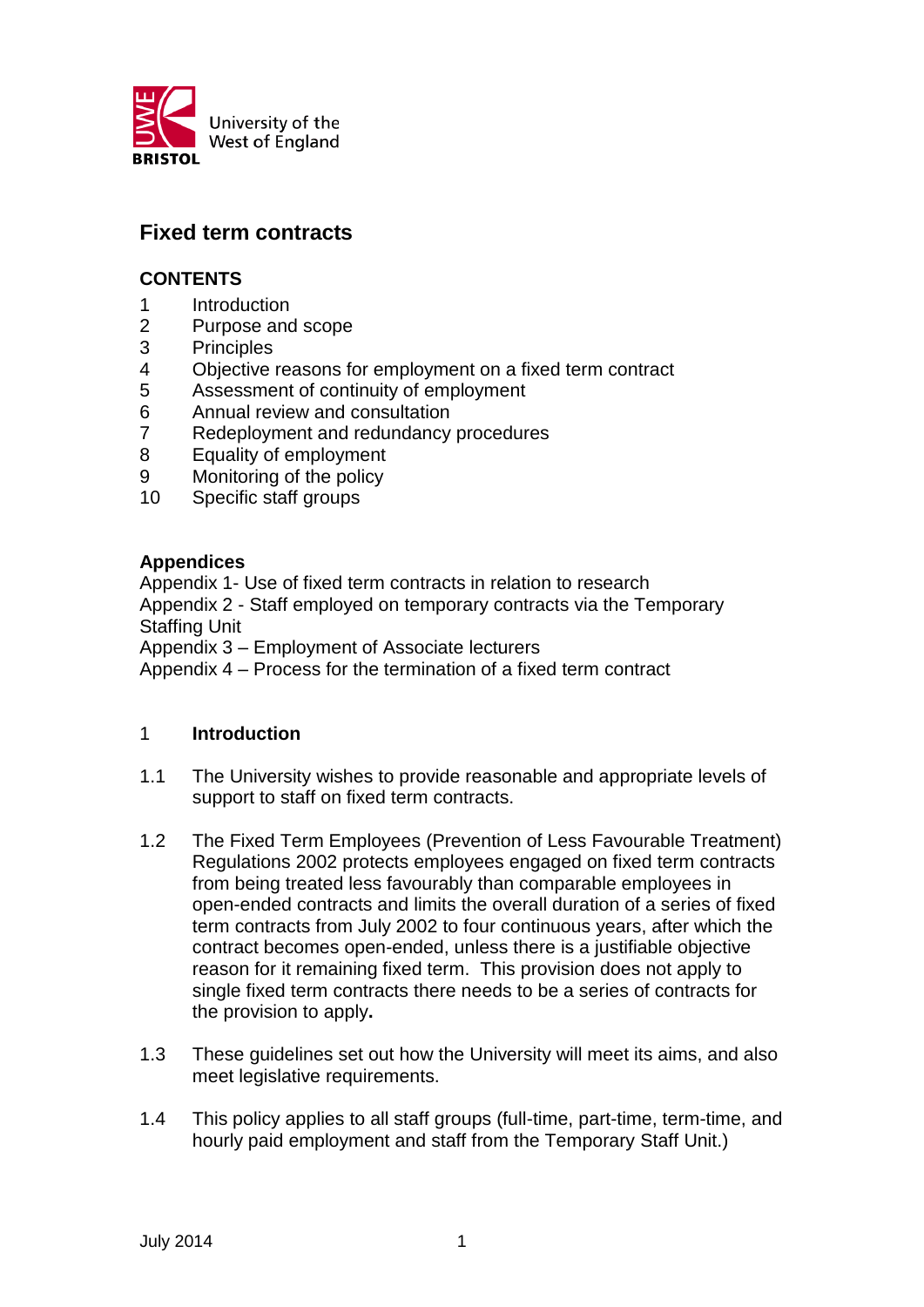### 2 **Purpose and scope**

2.1 The purpose of this policy/guidance is to specify the arrangements for managing fixed term contracts; it applies to all fixed term contracts.

### 3 **Principles**

3.1 Whilst the University recognises the need to retain sufficient flexibility to meet variable funding and student demand, it is committed to limiting the number of fixed te**r**m contracts and to ensuring that their future use is justified through transparent, necessary and objective reasons. The aim is to achieve a balance between flexibility and the appropriate management of identified risk on the one hand, and security of employment and fair treatment of employees on the other.

### 4 **Legislation**

- 4.1 Impact of other legislation to be taken into consideration includes:
	- Equal Pay Act 1970 and Equal Pay (Amendment) Regulations 2003  $\bullet$
	- $\bullet$ Sex Discriminations Acts 1975 and 1986
	- Race Relations Act 1976
	- Race Relations (Amendment) Act 2000  $\bullet$
	- Disability Discrimination Act 1995  $\bullet$
	- $\bullet$ Employment Equality (Religion and Belief) Regulations 2003
	- Employment Equality (Sexual Orientation) Regulations 2003  $\bullet$
	- Employment Equality (Age Regulations) 2006
	- Employment Act 2008
	- The Equality Act 2010 (including the Public sector Equality Duties )

### 5 **Objective reasons for employment on a fixed-term contract**

- 5.1 The creation of a fixed-term contract needs to be justified by transparent, necessary and objective reasons. It will usually be specified under one or more of the following categories:
	- 5.1.1 as cover for a planned absence of a member of staff (e.g. maternity leave, parental leave and adoptive leave, secondments, sabbaticals);
	- 5.1.2 to cover the unplanned absence of a member of staff (e.g. long term sickness absence);
	- 5.1.3 to undertake a short term, clearly identifiable task resourced specifically to achieve a specified outcome normally for a maximum of 2 years ( e.g. project work) NB In the case of TSU staff this would normally be for a maximum of 9 months);
	- 5.1.4 the post requires specialist expertise or recent experience for a finite period;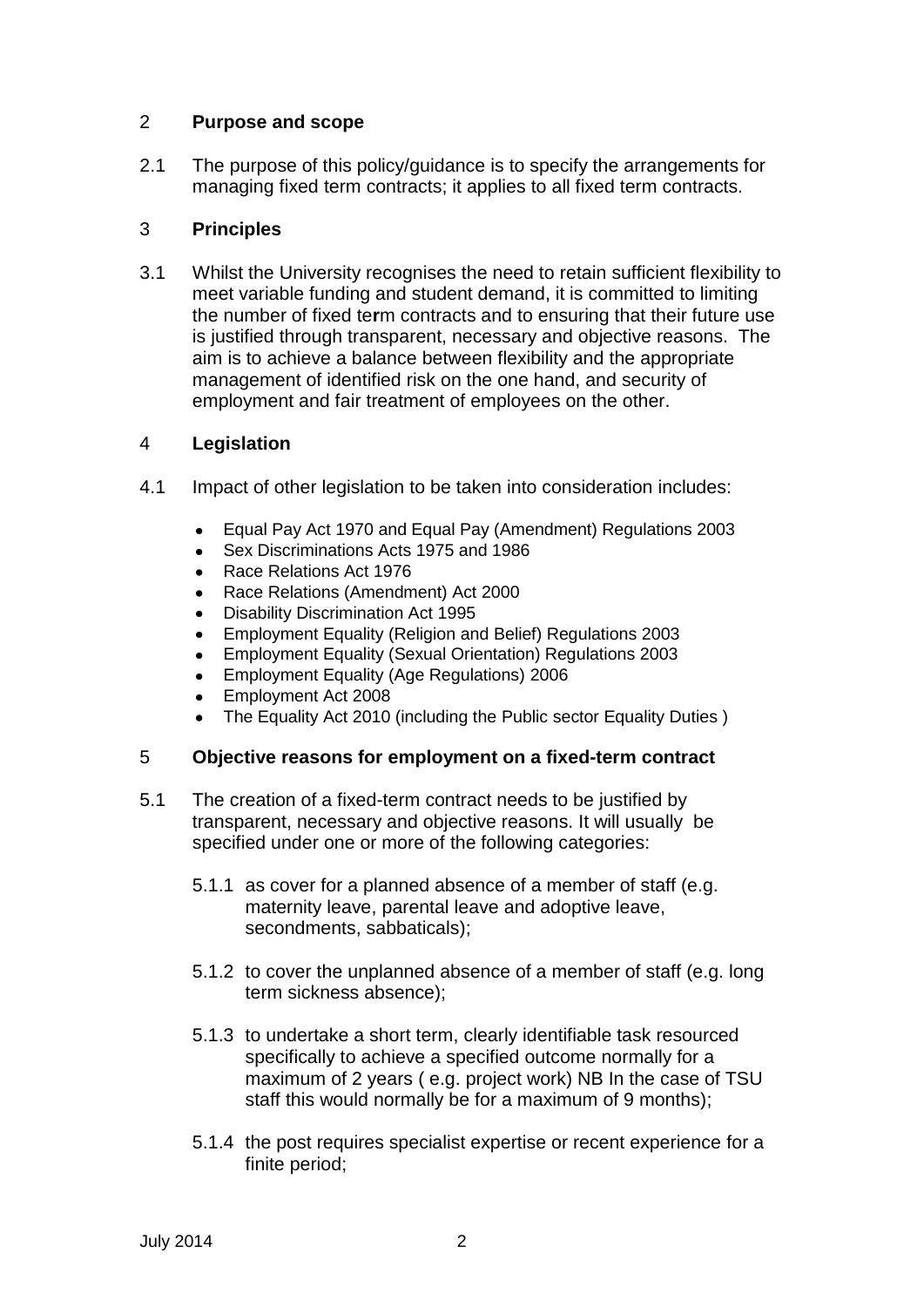- 5.1.5 the post is set up as a training or career development post e.g. graduate traineeships, placement student.
- 5.2 At the appointment stage fixed term contract staff will be issued with a written statement as part of their offer letter and in conjunction with terms and conditions, outlining the objective reason for a fixed term contract and confirming the expected end date.

### 6 **Assessment of continuity of employment**

6.1 Continuity of employment is assessed at the start of employment by Human Resources who may require evidence to confirm the continuous service date. A list of employers covered by the Modification Order can be accessed at [www.lge.gov.uk/lge/aio/132428](http://www.lge.gov.uk/lge/aio/132428)

### 7 **Annual review and consultation**

- 7.1 The University is committed to consult with individuals when a fixedterm contract comes to an end and to provide regular information to Trades Unions about fixed term contracts.
- 7.2 The use of successive fixed term contracts will be limited to four years at which time an open ended contract will normally be offered unless the use of a further fixed term contract is justified by an objective reason, as set out in 5.1.
- 7.3 The position of all fixed term contracts should be reviewed by the line manager<sup>1</sup> and Human Resources prior to the expiry of the contract, and in line with the redeployment procedure, to establish whether the reasons for the nature of the contract fall into one of the above criteria. This review will be initiated 4 months before the expiry of the contract as outlined in Appendix 4.
- 7.4 Fixed term contracts are also reviewed as part of the University's annual planning process.

### 8 **Redundancy procedure and redeployment procedure**

- 8.1 This policy should be read in conjunction with the University's 'redeployment procedure' which gives detailed information about the processes that apply.
- 8.2 The University is legally obliged to consider redeployment opportunities for staff who are at risk of redundancy and who have two years service or more. Information relating to specific staff groups is contained in the appendices.

<sup>-</sup>**1** Line manager would normally be interpreted as VC, DVC, AVC, Head of Department, Faculty Academic Registrar , Technical Manager, Head of Service/Head of Section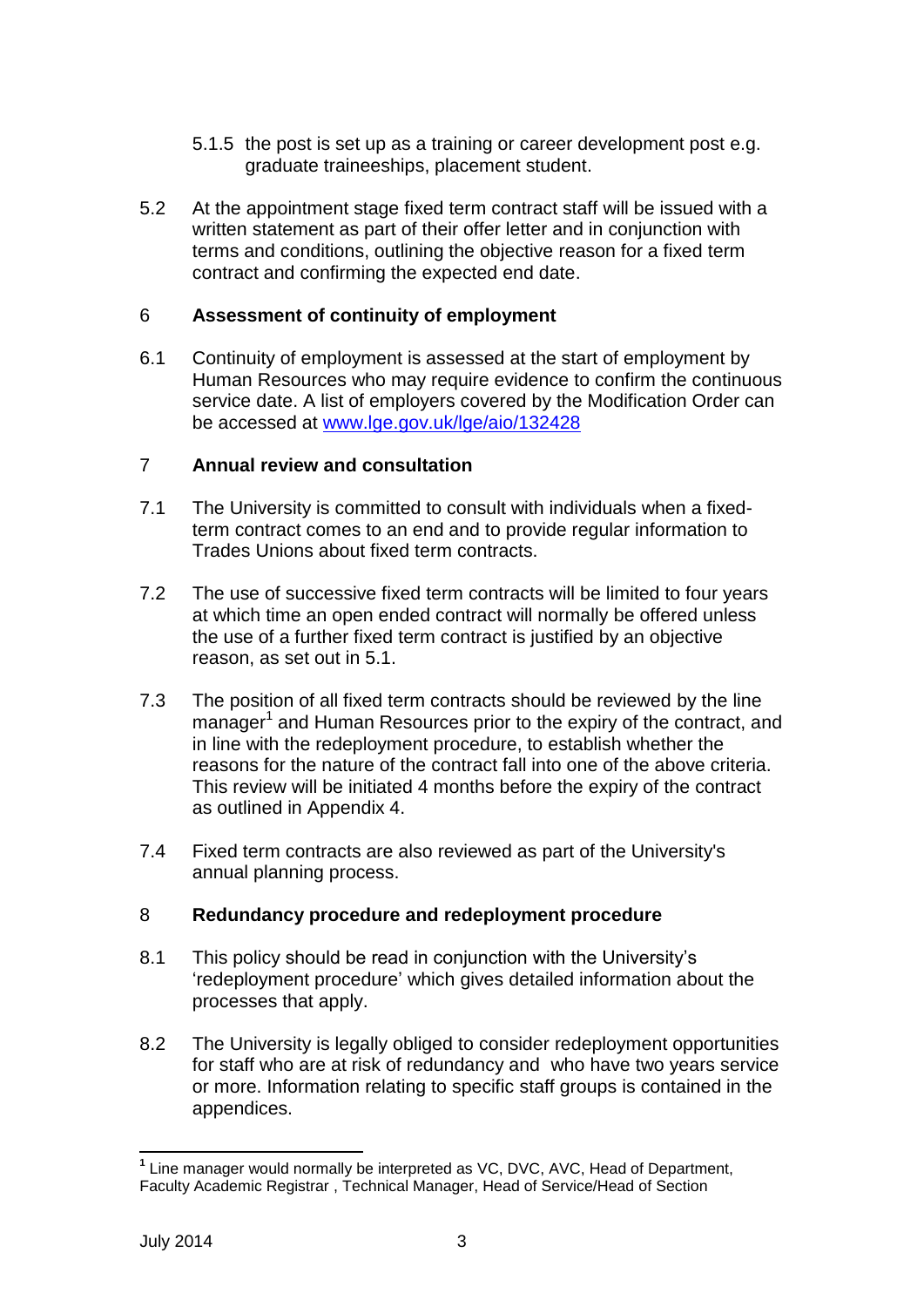- 8.3 Employees with less than one year's continuous service at the expiry of their fixed term contract (two years service will be required from 1 January 2015) have equal access to vacancy information and may apply for vacancies on open ended contracts but do not have a right to be given prior consideration.
- 8.4 The process for terminating fixed term contracts is outlined in Appendix 4.

### 9 **Equality of opportunity**

- 9.1 The University is committed to ensuring that staff on fixed term contracts have equal and appropriate access to a range of processes.
- 9.2 Under the Fixed Term Employees Regulations 2002 staff on fixed term contracts have the right not to be treated less favourably than comparable permanent employees (i.e. staff engaged in broadly similar work and within the same employment group). For example they are entitled to:
	- Training and development i.e. given opportunities to enhance skills
	- An annual performance and development review
	- Access to opportunities to develop and progress their career
	- Opportunity to apply for vacancies
- 9.3 Individuals who wish to question the justification of a fixed term contract or their treatment as a holder of a fixed term contract should do so by raising the issue on an informal basis with their manager. Where the issue is unresolved an individual would normally pursue their individual case via the formal stage of the grievance procedure.
- 9.4 Information about current vacancies is available to all staff via the Human Resources intranet site.

### 10 **Monitoring of this policy**

- 10.1 Human Resources will, on a regular basis, issue the Trades Unions with a list of fixed term contracts. Should the Trade Unions wish to raise questions or seek further clarification they should do so via Human Resources.
- 10.2 Human Resources will engage in periodic surveys (including Contract Research On Line Survey and others) in order to ensure that the continuous employment of fixed term staff is monitored.

### 11 **Specific staff groups**

11.1 Where information is relevant to a specific staff group this is contained in the appendices.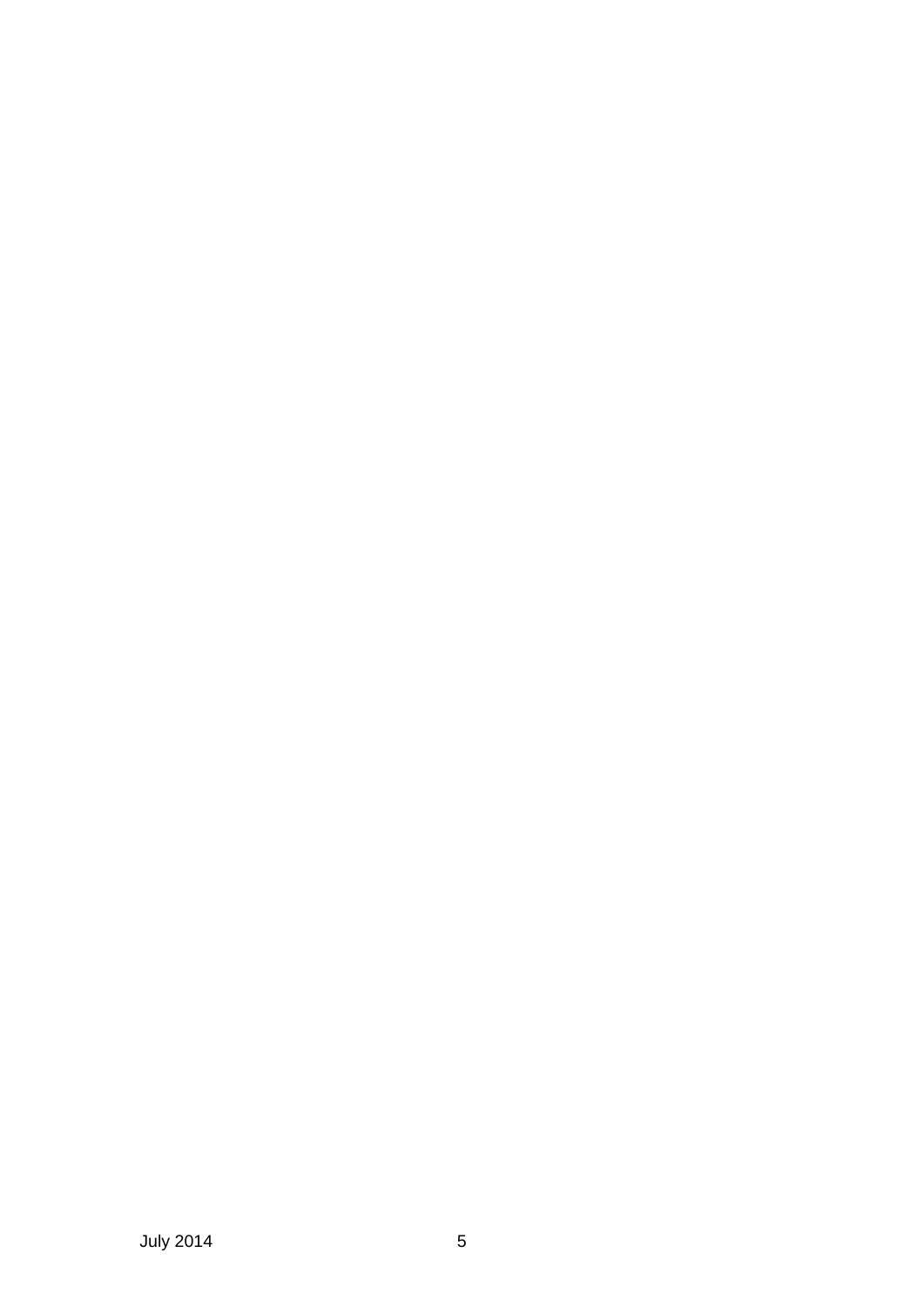## **Appendix 1**

### **The use of fixed term contracts in relation to research staff**

The following broad principles will apply to the employment of research staff:

- a. The University recognises that many research posts in principle will fall under category 5.1c) of this policy as they are limited in duration and the funding is for a particular task. However the University's aim is to seek to minimise the use of fixed term contracts for these staff where possible.
- b. It is recognised that although researchers are often funded on a limited duration basis, nonetheless many researchers and/or research teams develop funding streams over time. However this is more likely to be the case in a research team than with a lone researcher.
- c. Where a track record of funding has been established either by a team or lone researcher this establishes the basis on which conversion to an open ended contract can be considered.
- d. Although a track record of income may be established against an income stream, the more variable this is, the more appropriate it will be to manage the risk through fixed term contracts.
- e. A quarterly review will take place of all research staff in a faculty to review current funding streams, their security and duration, and future funding duration and security.
- f. Managers will meet with Human Resources to consider the options for converting research staff to open ended contracts or redeployment or redundancy as appropriate. If there is a case for conversion this will be made to the Deputy Vice Chancellor.

The following statement has been agreed with Research, Business and Innovation and Financial Services in relation to the employment of research staff on fixed term contracts,

- 1. The University upholds the 'Concordat' agreed by the funders and employers of researchers in the UK that includes the expectation that "organisational systems must be capable of supporting continuity of employment for researchers, such as funding between grants, other schemes for supporting time between grant funding, or systems for redeploying researchers within organisations where resources allow".
- 2. UWE, is committed to providing career opportunities and continuity of employment for research staff and are mindful of the need to ensure the financial sustainability of our research. We work to the principle that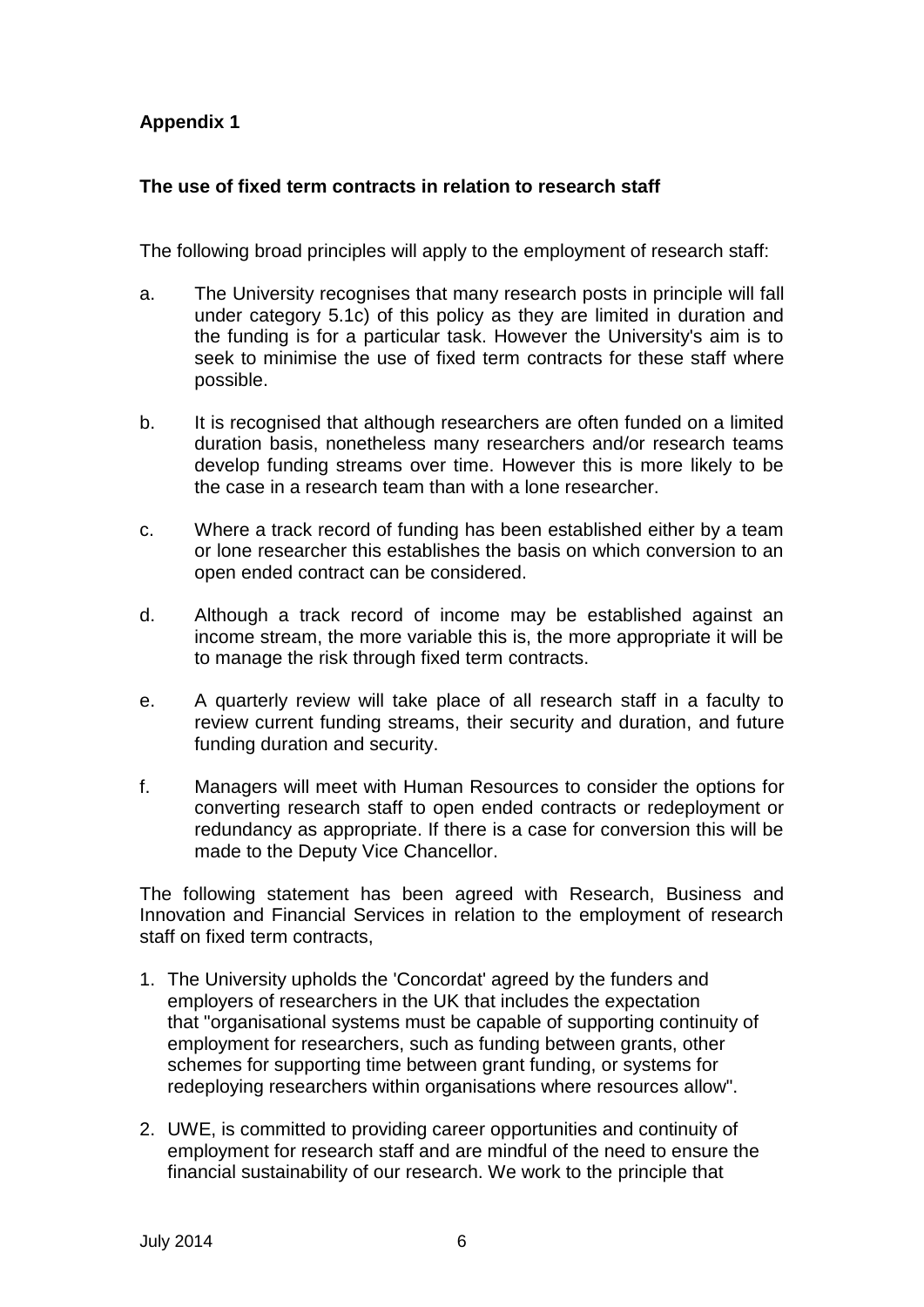proposals for the extension of contracts for research staff, where possible, should be funded from external sources. If such sources are not available, the Faculty may make a case for continuation based on funding from an identified source or range of sources, including Quality Related, provided this is part of its overall agreed research investment strategy, and for as long as the source(s) of funding is (are) secure. Such a case is not guaranteed to be accepted but will be considered on an individual basis.

- 3. Faculties may also make a proposal to support research staff on annually reviewed open-ended contracts where a business case can be made that makes realistic predictions regarding future success in securing external funding by a particular group or Centre. In these cases the Faculty is responsible for covering the costs of such staff should these income streams not materialise, and the University will have to take appropriate action in terms of those on such contracts in terms of redeployment or, as a last resort, termination due to lack of resources.
- 4. Normally researchers will move to an open ended contract after four years continuous employment. Where a contract has to be terminated at some point in the future the cost of this redundancy will continue to be met by faculties. Individual redundancy rights commence after two years continuous employment.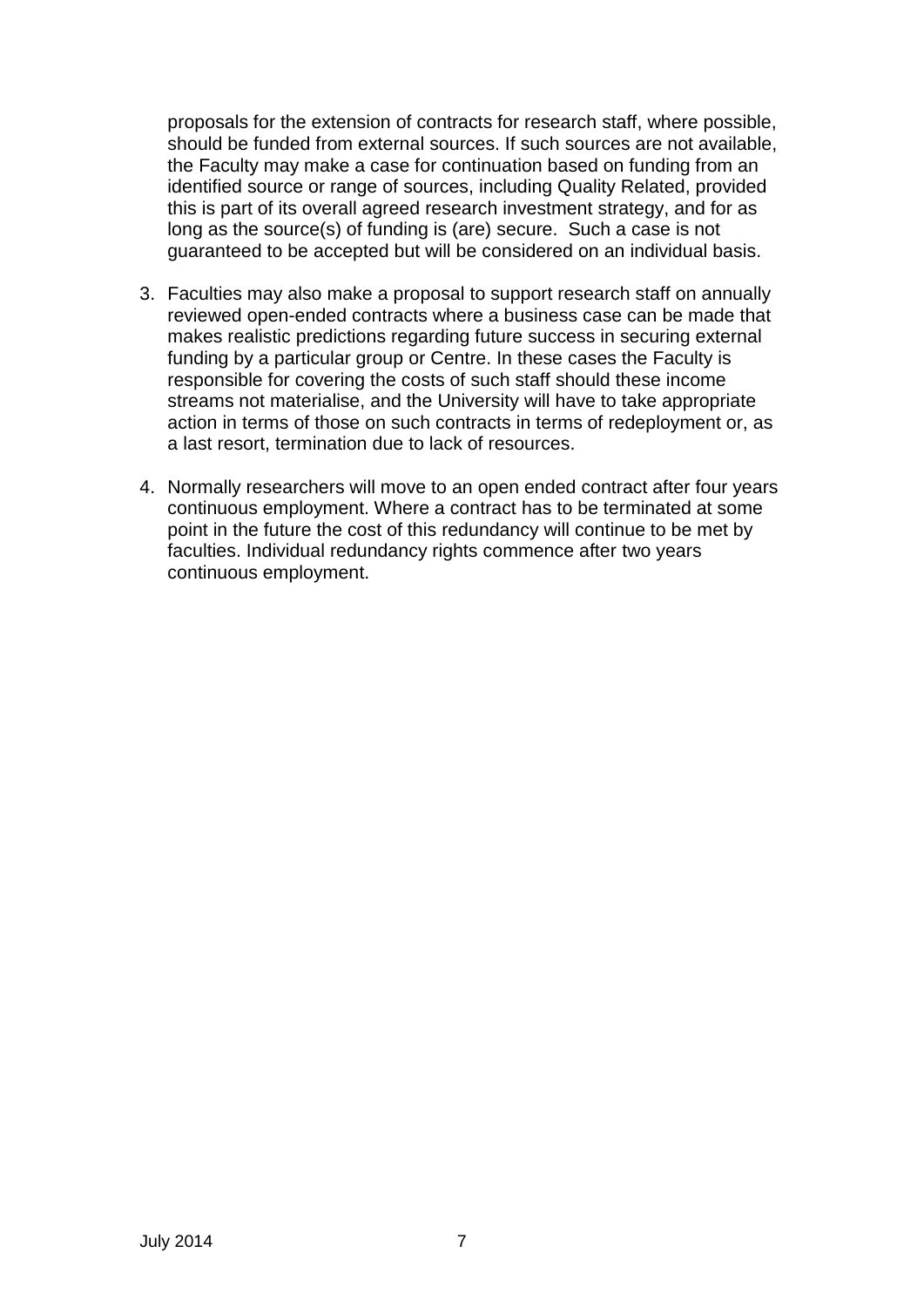### **Staff employed on temporary contracts**

### 1 **General**

- 1.1 The Temporary Staff Unit, Human Resources, manages the appointment and employment of temporary staff in the University.
- 1.2 Staff employed as temporary staff via the Temporary Staff Unit are engaged on fixed term contracts for each temporary assignment and are therefore subject to the Fixed Term Regulations and the University's policy on the use of fixed term contracts.
- 1.3 Temporary staff receive comparable terms of conditions of employment to those staff on open ended contracts. However the nature of their employment differs from other staff and the general principles underlying this employment are outlined below.
- 1.4 The University will seek to ensure compliance with the Regulations by obtaining relevant information from managers about their need for a temporary post. This information will be considered in relation to the objective reasons specified under section 4.1 before the temporary assignment is approved. This information will also be sought when an extension of contract is requested. The Temporary Staff Unit will record the reason for the assignment with the aim of monitoring this data on a regular basis.

### 2 **Length of temporary appointment**

- 2.1. Appointment to a temporary vacancy via the Temporary Staff Unit would normally be for no longer than 9 months. Where it is clear that the appointment is for a longer period the post would normally be advertised by Human Resources as a fixed term post.
- 2.2 An extension beyond 9 months may be considered on an exceptional basis but would not normally exceed a year.

### 3 **'Nominated' temporary staff**

- 3.1 From time to time a temporary member of staff may be 'nominated' by a manager for a specific post. One example would be a research post where specific skills and experience are required and are usually only possessed by a particular individual. This is generally an exceptional arrangement as staff required in such roles would usually be appointed to a fixed term contract.
- 3.2 Where a person is a 'nominated' member of temporary staff s/he would be appointed into a specific role and hence their employment would normally be terminated at the end of the contract. Should they wish to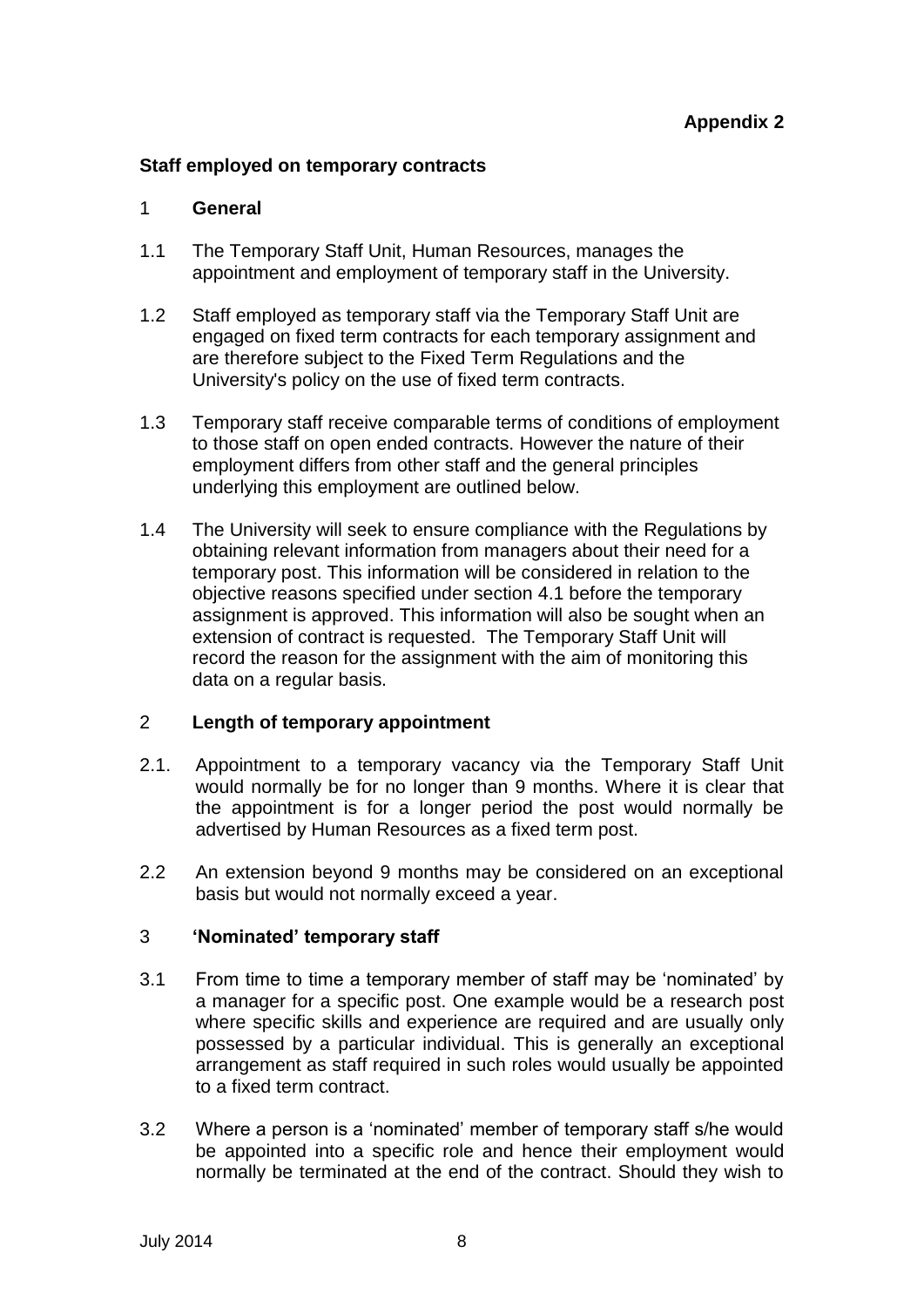join the temporary staff 'bank' then they would be expected to apply through the temporary staff appointment process.

### 4 **Continuous service**

- 4.1 The Temporary Staff Unit will manage the continuity of employment in relation to temporary staff to ensure that the overall principle of equity and fairness of treatment for staff employed on fixed term contracts is maintained. It is not possible to be prescriptive in relation to assessing continuity of employment because the nature, number and length of individual contracts will vary. However generally where the employment relationship has been long term, with a regular pattern of employment and where the employee has made themselves available for work, the case for continuity of service is likely to be stronger.
- 4.2 If the University is enforcing a period of non working for a particular temporary member of staff in order that the holiday obligations of the Working Time Regulations are met then it would be unreasonable for this to affect continuity. Where accrued holiday is being taken then continuity of service will not be affected. However continuity of service will be broken if the member of staff takes more holiday than they have accrued and there is also a break of more than one week.
- 4.3 Staff employed to meet term time only needs would not normally be considered to have broken their continuity of service during vacation periods.
- 4.4 The University closure days e.g. at Christmas and Easter, do not constitute a break in continuity as this would also be classified as a 'temporary cessation of work' as long as the member of staff had worked in the weeks immediately either side of the closure period.

### 5 **Redundancy rights**

- 5.1 Temporary staff with two or more years' continuous service accrue statutory redundancy rights if no further temporary work is offered. Therefore, when allocating assignments the Temporary Staff Unit will give priority to staff who have accrued such rights; such staff will be redeployed into another temporary post as appropriate. In the event that no further work can be found for such staff within a reasonable period, normally four weeks, then a statutory redundancy payment will be made.
- 5.2. With the exception of staff engaged to meet term time only needs, if a member of staff is not offered work for a continuous period of four weeks then their employment will be terminated. Where the temp has a minimum of one years' continuous service then the contract will be terminated via the process at Appendix 4.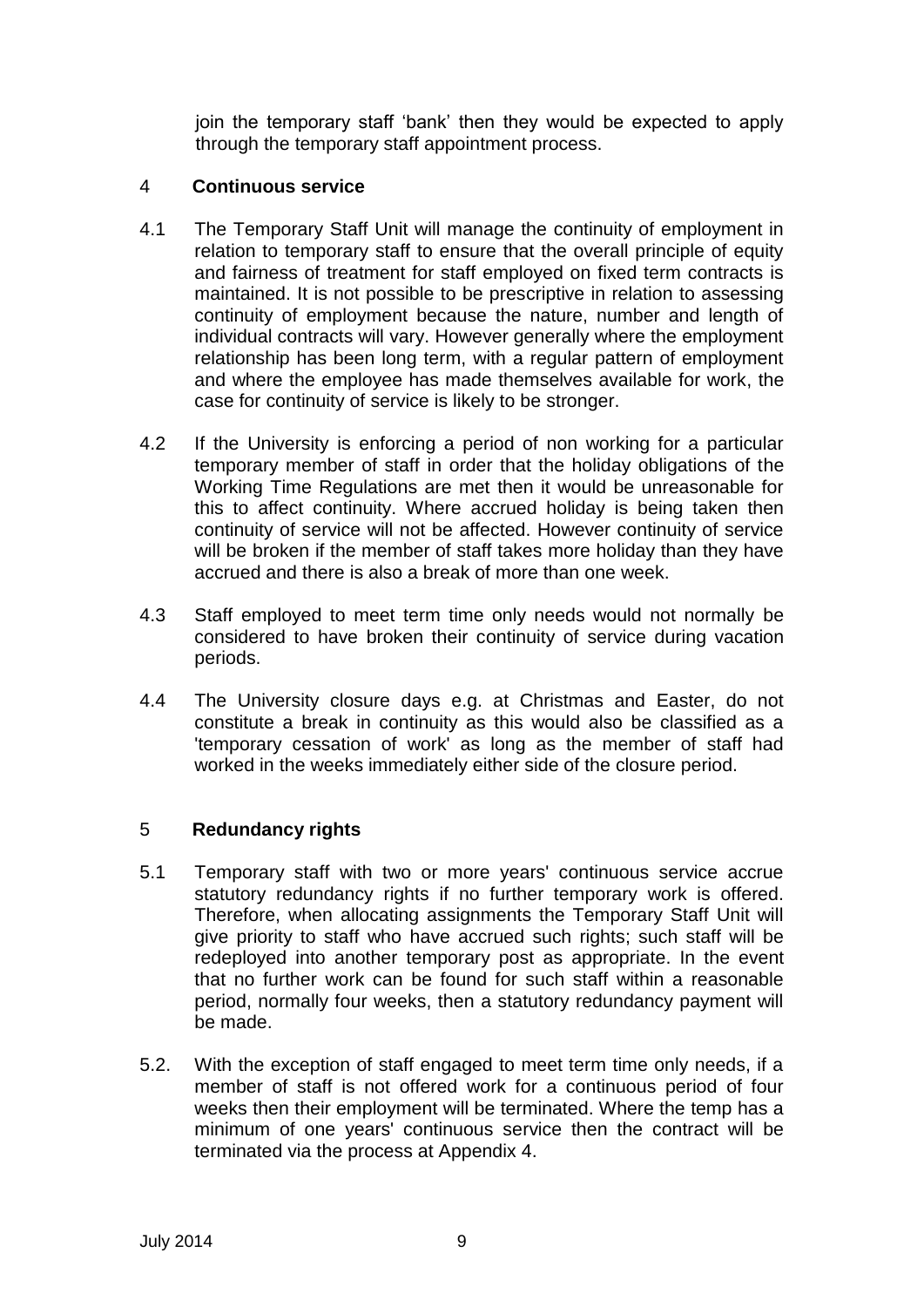### 6 **Permanent positions**

- 6.1 A temporary member of staff cannot be assigned directly to a permanent role. Temporary staff who wish to be considered for appointment into such a role would apply for a vacancy and be considered via the normal selection process. Information about vacancies available in the University are available to all staff.
- 6.2 Where a post is advertised on an 'internal only' basis then temporary staff are eligible to apply for such posts. However this opportunity would not be given where posts are ring fenced as a result of restructuring or redundancy.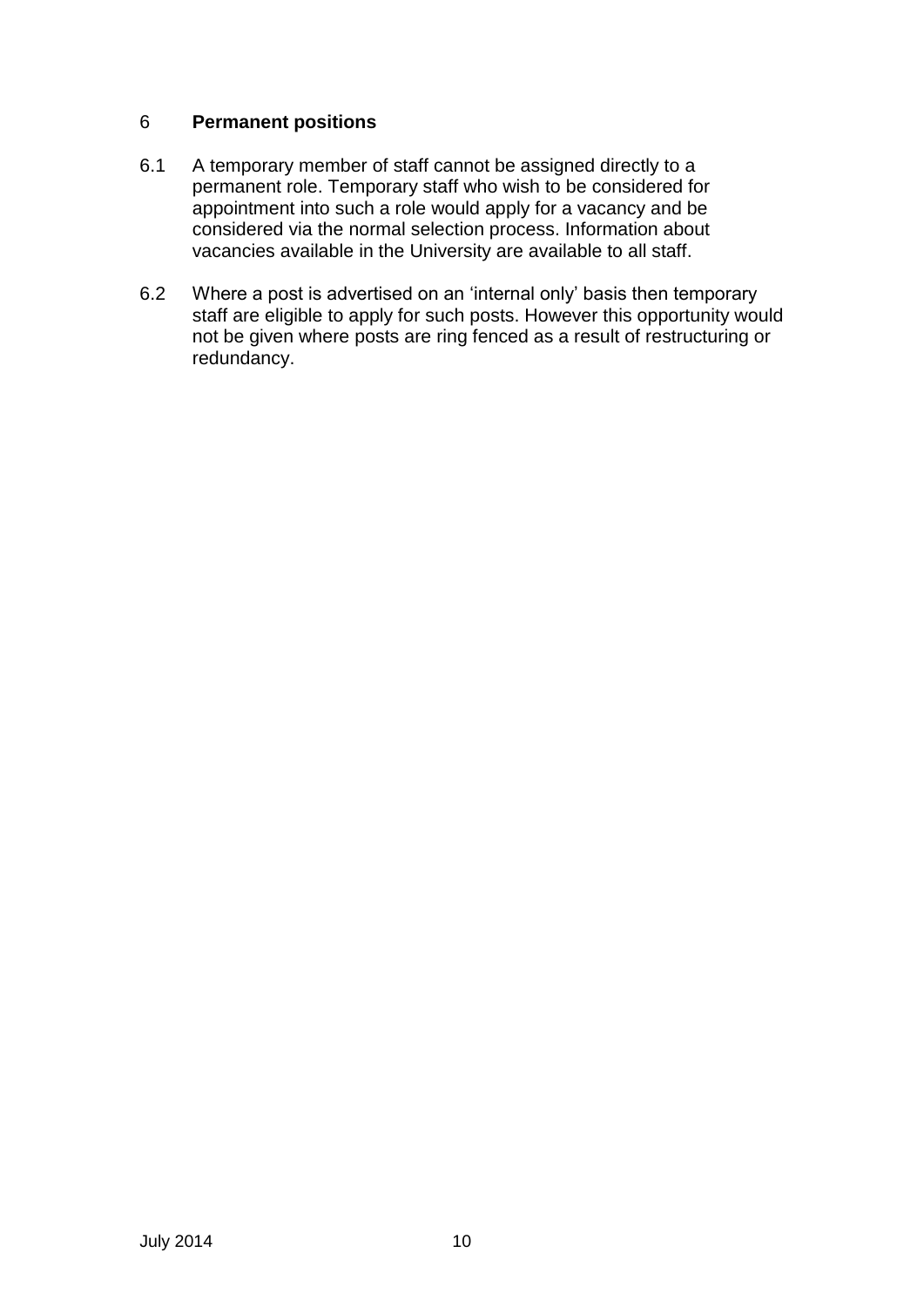### **Employment of Associate Lecturers**

1. Associate lecturers (ALs) make a valuable contribution to the core teaching programmes and flexibility of the academic workforce. ALs may be employed on fixed term contracts where the requirement of the role is time limited and where it meets one of the objective reasons outlined in paragraph 3.1. Hence the employment of ALs on fixed term contracts comes within the scope of the Regulations.

- 2. Associate Lecturers are currently employed in one of three ways,
	- a) as occasional staff working less than 30 hours per year
	- b) on a fixed term contract where one of the justifiable reasons is appropriate (as listed at 3.1)
	- c) on a permanent contract.
- 3. As a consequence of the implementation of the Fixed Term Contract Regulations 2002 the following principles will apply to who are employed on fixed term contracts:
	- a) The continuous service date will be the date from which an individual has been employed by the University without breaks. For the purposes of determining continuity of service, breaks for normal University vacation periods at Christmas, Easter and in the summer will be ignored provided an individual has had contracted work in each of the three periods in an academic year.
	- b) When it is intended to terminate the contract of an employee who has a minimum of one years' continuous service the University's process will be followed - See Appendix 4.
	- c) An associate lecturer cannot be assigned directly to a full UWE academic role. Associate Lecturers who wish to be considered for appointment into such a role would apply for a vacancy and be considered via the normal selection process. Information about vacancies available in the University are available to all staff.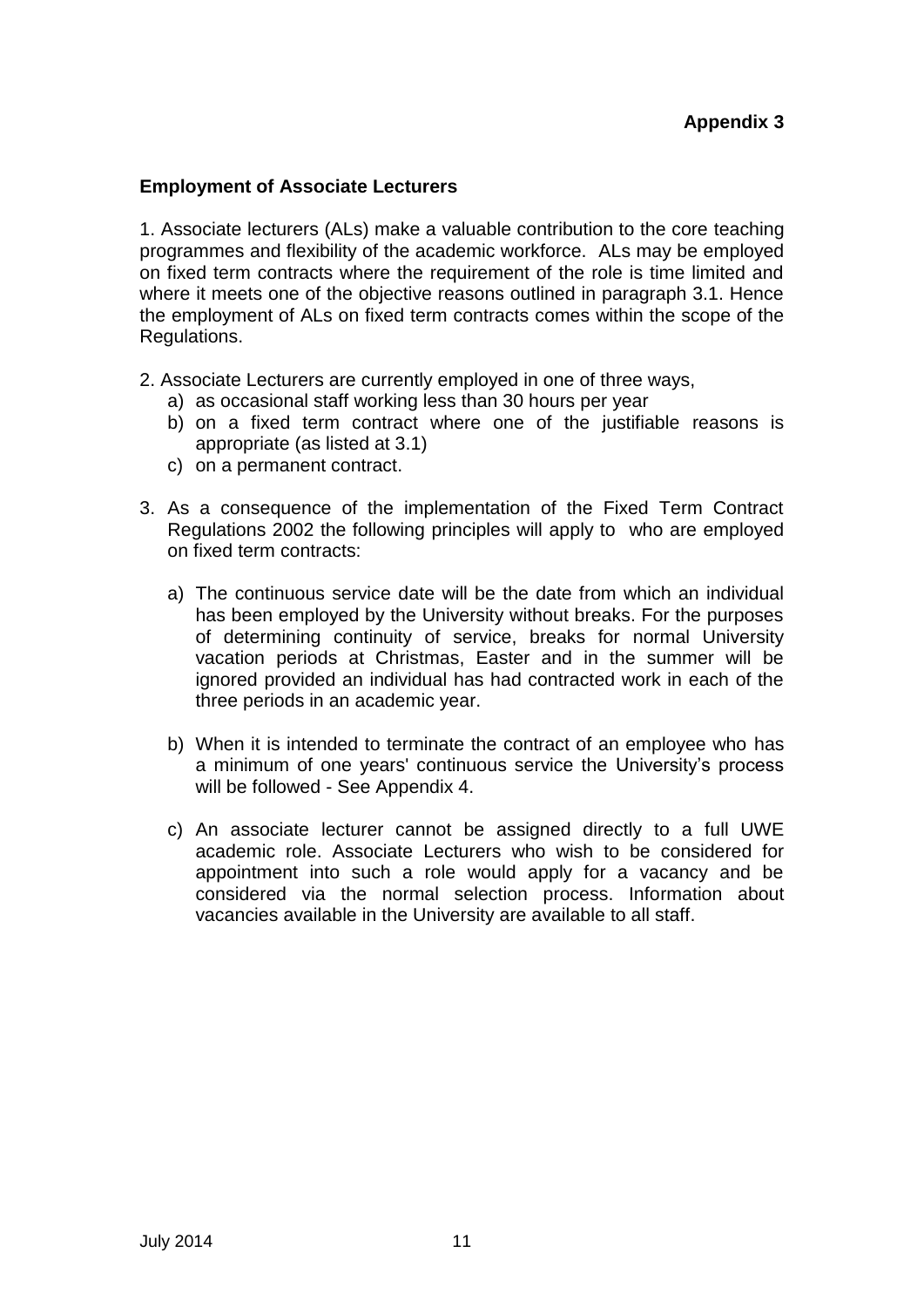### **Process for termination of a fixed term contract**

- 1. The non renewal of a fixed term contract is a dismissal and the following outlines the process that will be followed to ensure legal compliance. A parallel process will be followed for staff with less than one years' service, however the right to redeployment will not accrue in this case.
- 2. It is essential that the reasons for a fixed term contract are made explicit to the employee on commencement and also if at any time the contract is renewed/extended on a fixed term basis e.g. where a contract is due to end on 31 March and the Faculty/Service anticipates further external/research funding by 1 June, the Faculty/Service may decide to provide funds to maintain the employment, pending the new funds becoming available. This must be made clear to Human Resources and to the employee, as must be the likely outcome if the new funding does not materialise.

### **Step 1**

approximately 4 months before the contract expiry date Human Resources will contact the Faculty/Service to request that the appropriate manager considers possible options for continued employment **Action - HR Administration to send standard note giving details of** 

**the contract and required actions, timescale etc to Associate Dean, Resources**

**Action - Associate Dean, Resources, will identify and work with the responsible manager/primary investigator**

approximately 4 months prior to the end of the fixed term contract,  $\bullet$ employees will be notified of their approaching contract end date and employees with one years continuous service by the contract expiry date will be asked to decide whether or not they wish to opt for redeployment (see redeployment procedure for the detailed procedure) if their contract is not renewed.

**Action – HR Administration to send a standard letter to the employee, copied to the Faculty contact to pass to the responsible manager.**

### **Step 2**

as soon as a non renewal decision is made, or 5 weeks before the contract end date, whichever is the earlier, the line manager $2$  provides a written statement to the fixed term employee setting out the reasons why the contract is ending (copying to HR Administrator) and inviting the employee to a meeting to discuss those reasons further (giving at least 5 days' notice), and advising them of their right to be

-